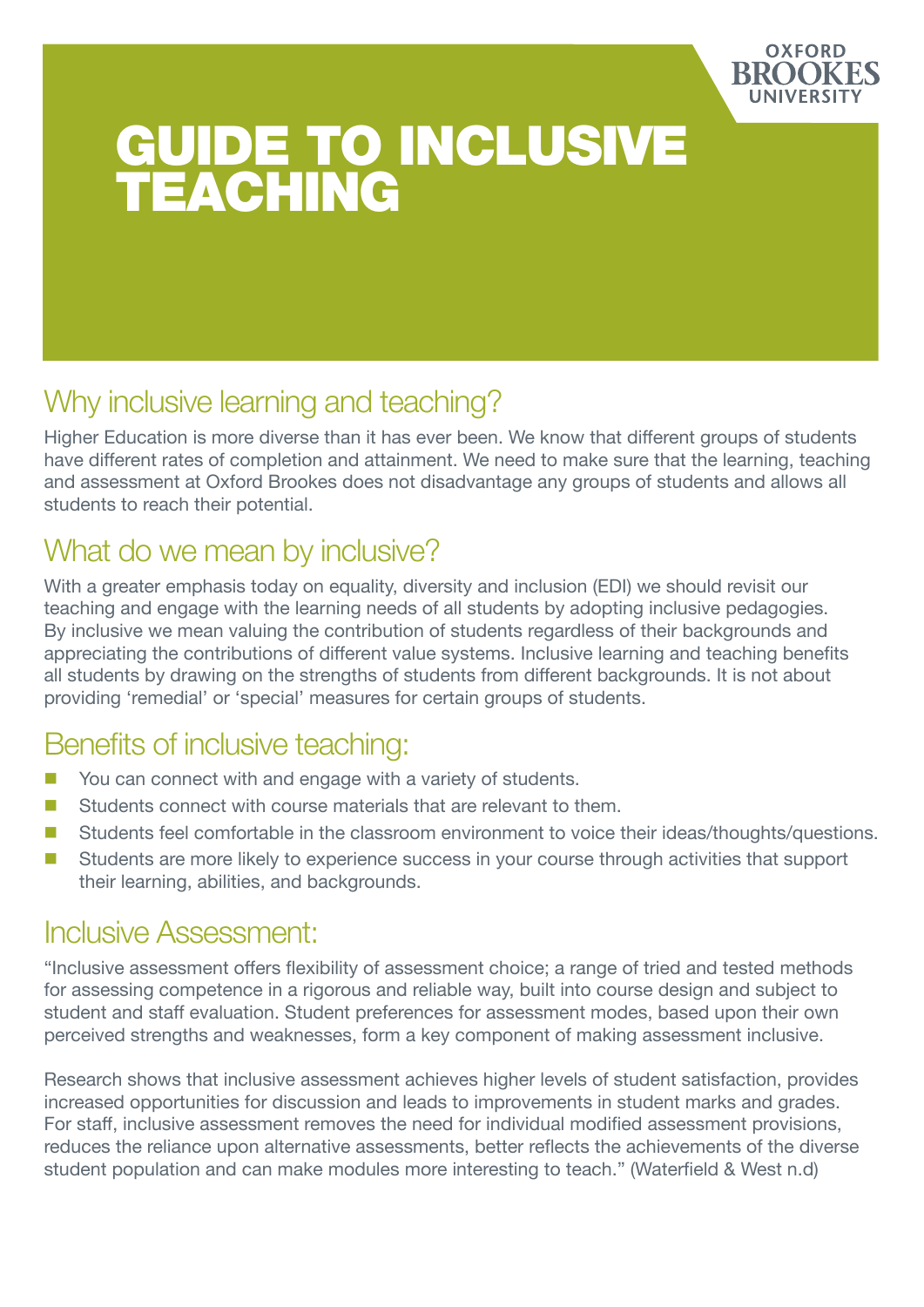#### Tips for inclusive teaching – group work

- **Provide learning** opportunities which require all students to participate (e.g. group activities where each person has a specific role; structured discussions in which each person has a turn to speak etc.) to reduce the potential for discussion to be dominated by an individual or a specific group of students.
- Allocate students to groups, rather than allowing them to self select on all occasions, in order to provide a more diverse learning context.

## Did you know?

Nationally and at Oxford Brookes, Black and Minority Ethnic (BME) students are less likely to complete their degree and are less likely to get a first or a 2.1.

Reflection: How can you adapt your curriculum to be more culturally inclusive?

For more info: If you are interested in developing your learning and teaching in this area contact Neil Currant, ncurrant@brookes.ac.uk in OCSLD.

## Student quote:

*"We were told to do a poster about someone who inspires you … and all us African students chose to do a black person, I mean you want to do a piece of work that you're actually happy about, if you tell me I talk about Simon Cowell, he doesn't inspire me in any way, the Queen doesn't inspire in any way, I cannot relate to her."* 

**Brookes undergraduate**

Reflections: How can you modify your assessment to motivate and make them relevant to students?



#### Tips for inclusive teaching – curriculum

 Draw on the experiences and expertise of international students where possible by including course content which refers to contexts outside the UK.



#### Tips for inclusive teaching – the first year

- **Engage in a discussion** with students at the start of the year about expectations of the role of the tutor and learner.
- **Assist transition from** school to university by providing more explicit guidance on autonomous learning (why it is important and how much time commitment might be expected to be successful).
- Be explicit about the need for criticality and analytical thinking, and explain clearly to students what this means in practice.
- Consider setting up a peer mentoring scheme to assist with transition for all students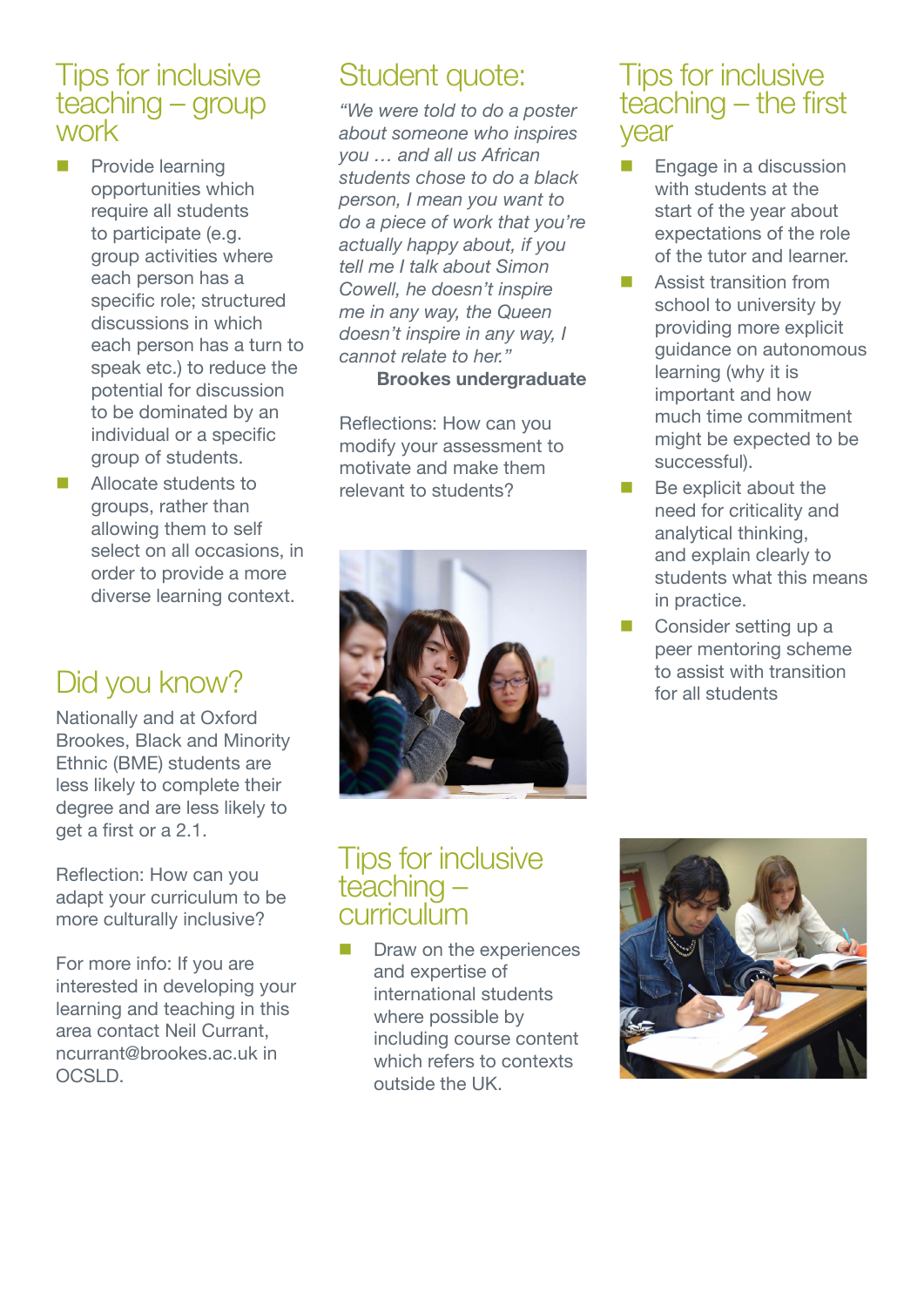## Did you know?

The number of disabled students has been steadily increasing year on year from 5.4% of all students in 2004 to 8.6% in 2012. That's an extra 100,000 disabled students studying at UK universities.

Reflection: With nearly 10% of all students having some form of disability, it is safe to assume that at least one person in our classes is disabled. However, they don't have to declare it and it may be a 'hidden' disability. So do you make sure your teaching and assessment is accessible to all students?

For more info: contact the Disability and Dyslexia Service at the university.

## Quick quiz

Which group of students has the best attainment?

- a. Disabled students
- b. Mature students
- c. Female students

Reflection: Did you know you can use APTT to check this. What is the answer in your course? What might you do to improve the attainment of the other groups?

#### **Quick Quiz Answer**

c. Female students.

Female students outperform their male colleagues. Disabled students and mature students are less likely to get a good degree than non-disabled students and younger students.

## Student quote:

*"Lecturers will give examples and likely may not have African illustrations of business concepts… I'm always allowed to speak and give my examples."* 

#### **Brookes postgraduate**

Reflections: Do you use culturally specific examples in your teaching? How might your examples be more inclusive? How can you take advantage of the students' own experiences in your class?



### Tips for inclusive teaching – teaching

**Encourage students to** ask questions in lectures, or use electronic voting equipment to check students' understanding, as they may be afraid to ask even if unsure.

#### Tips for inclusive teaching – supporting stuidents

- Enable students to undertake selfassessment of their own skills (possibly through an online resource, or with academic advisors) with links to appropriate support services for those who need further guidance. (We are currently using an academic skills audit in FHLS & FTDE, contact Neil Currant for more information, ncurrant@ brookes.ac.uk).
- Create an environment that encourages nontraditional students to ask for support outside of the classroom (there is some evidence to suggest that overseas students prefer email contact and one-to-one support).